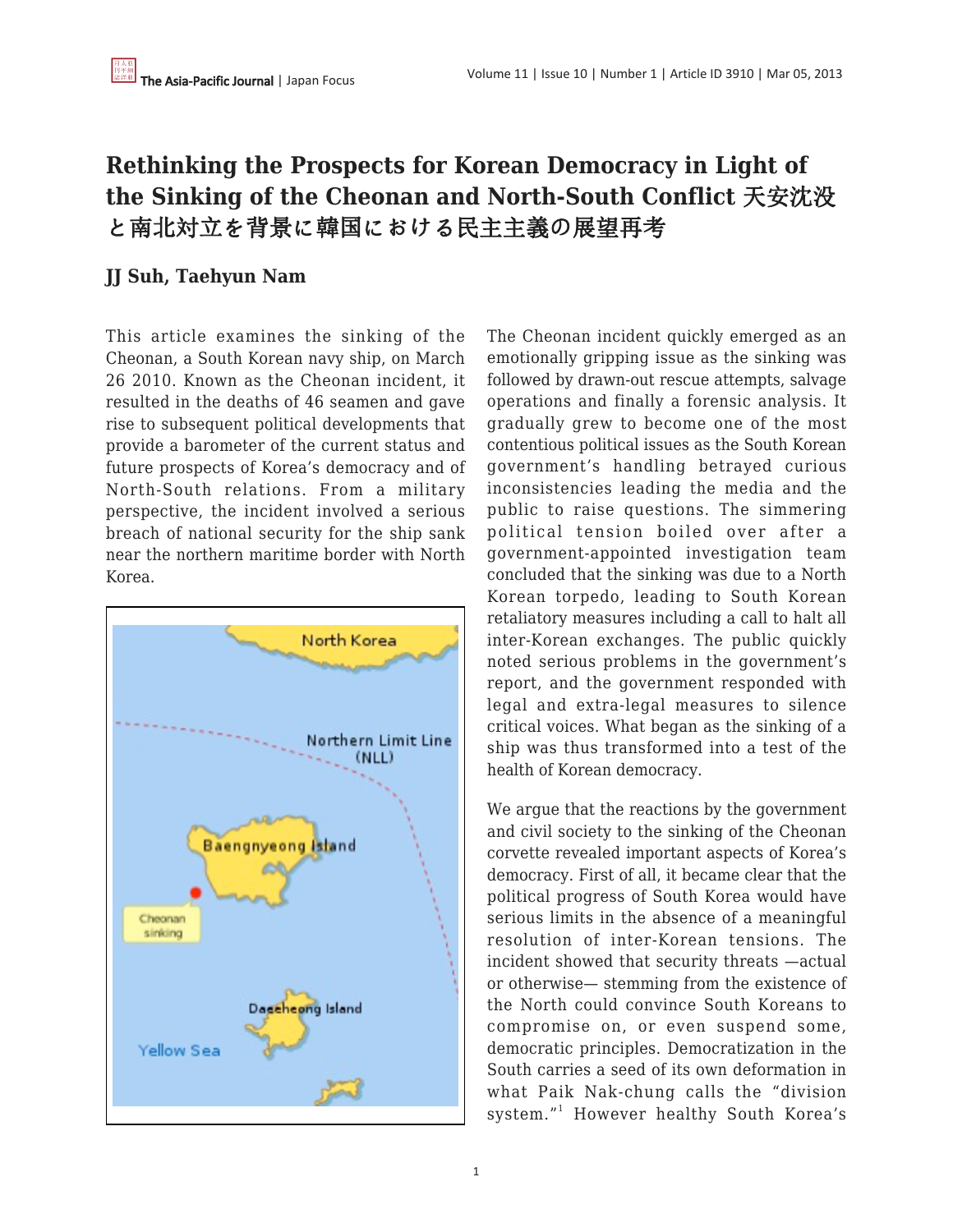democracy becomes, the division system remains a genetic defect that can slow down democracy's growth or deform its shape.

For example, although Korea has since 1987 made significant progress in procedural democracy, and electoral systems in particular, the incident showed that inter-Korean issues were still off limits to a public that had no independent access to information on them. The government remained the only source of legitimate information on which the media and public had to rely in order to grasp basic facts related to North Korea. Its power over knowledge was central to the "governmentality" that kept discourses on the North frozen in enmity and democratic procedures in the South suspended in an authoritarian mode. This could be clearly seen in the process by which the government's torpedo explosion theory established itself as the official truth, contrary to all scientific evidence. In the process, the administration completely excluded the legislative branch from the investigation, and the National Assembly abdicated its responsibility to check and balance the administration by dissolving its Special Committee on the Cheonan without substantial activities. The judicial branch also failed to exercise its role as an independent body in the series of trials related to the incident. With the collapse of the system of checks and balances among different governmental bodies, the administration labeled as pro-North Korea those citizens who raised questions about its "truth" and restricted their freedom of expression. In short, the Cheonan incident showed that South Korea's democracy could be short-circuited in the name of national security.

However, the Cheonan situation also revealed positive potentials for Korean democracy. Despite the above-mentioned challenges to democracy, civil society remained sufficiently resilient to weather the government's exaggeration of the security threat from North Korea – the so-called "North wind" – as a means to shore up public support for the government and to weaken the opposition. After the sinking, the government took a series of measures to maximize the "North wind". For example, the official announcement that North Korea torpedoed the Cheonan corvette was made just two weeks prior to the 2010 provincial election, followed by the 5.24 measure that froze inter-Korean relations. The government's maneuvers, however, proved ineffective. Voters did not respond to the "North wind" in the same way as before, but bestowed victory on the opposition party. Although conservative newspapers and many other media blatantly assailed North Korea for the incident, two thirds of the population did not believe the state's torpedo explosion theory.<sup>2</sup> Moreover, NGOs such as People's Solidarity for Participatory Democracy (PSPD) and Solidarity for Peace and Reunification of Korea (SPARK) issued influential independent reports that challenged the government's claims. The PSPD even sent an open letter to the UN Security Council that cast doubts on the results of the government-led investigation.

This article analyzes the limits and potentials of Korea's democracy revealed through the events surrounding the Cheonan incident. Its purpose is not to demonstrate contradictions in the report by the Joint Civilian-Military Investigation Group (hereafter JIG) or to investigate the cause of the sinking. $^3$  It instead aims to assess the current status, both limits and strengths, of Korea's democracy by reviewing political developments related to the incident. Finally, it concludes with some suggestions for rectifying the problems in the JIG's investigation of the Cheonan incident so as to advance Korean democracy under the new government inaugurated in March 2013.

## **1. Democracy's Failures in the Cheonan Investigation**

On 31 March 2010, the Ministry of Defense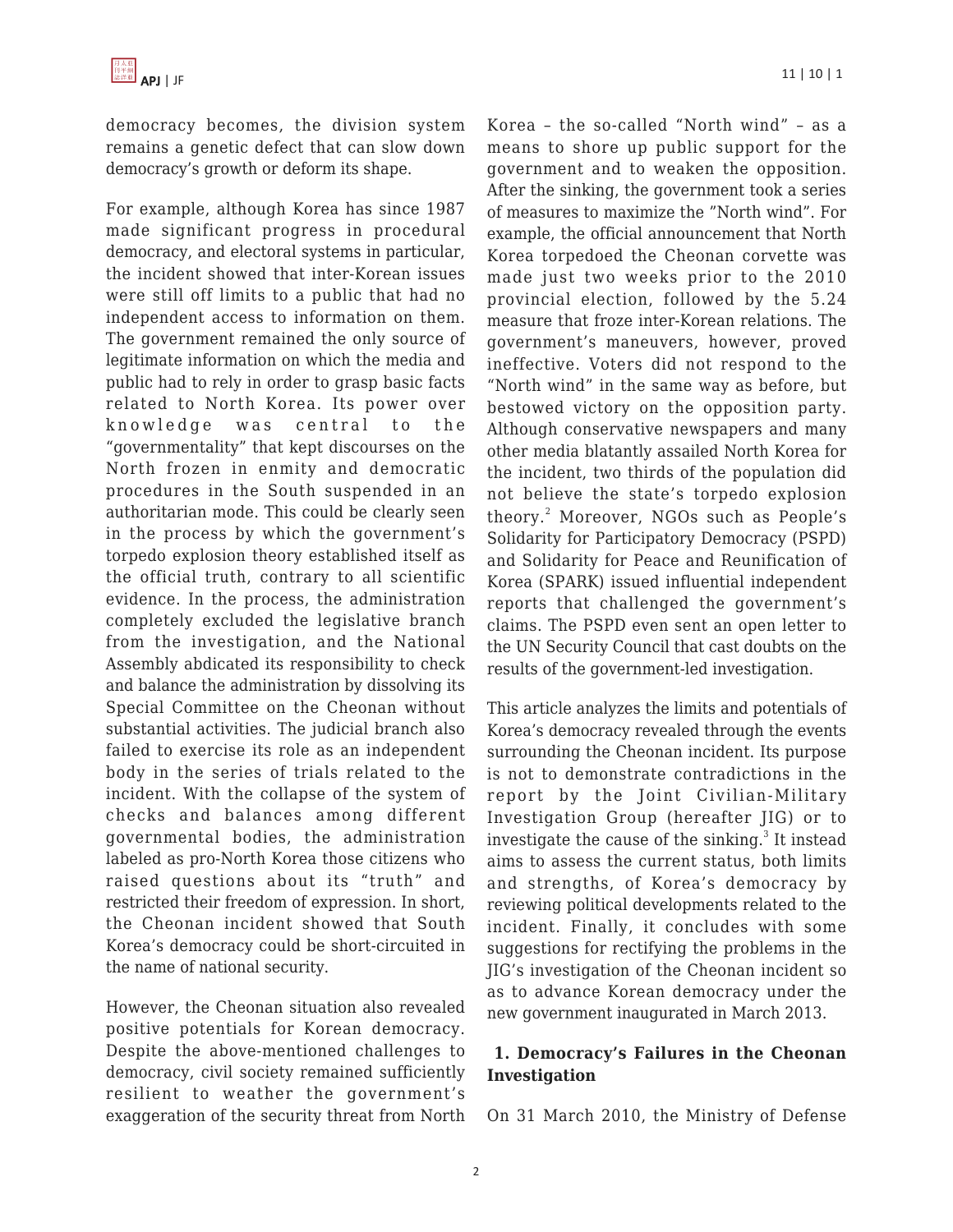

initially formed a joint investigation group composed of 82 experts, and on 12 April it constituted a group of 73 investigators to investigate the cause of the Cheonan incident. The ministry-led investigation was justified on the ground that the incident occurred during the US-Korea joint military exercise, but from the beginning this imposed limitations on the investigation because the military itself was directly involved in the incident. Given the nature of the case, independent organizations, the judicial or legislative branches, or civilians should have led the investigation. The fact that the ministry took the lead limited its transparency and objectivity. The failure to ensure the independence of the investigation damaged its credibility from the start and reflected the reality that national security issues still remain beyond the reach of civilian supervision.

It was nevertheless a step forward that civilians were allowed to participate in the investigation. Given that initially only 6 out of 82 members of the investigation team were civilians, the increase to 27 through the reorganization of the team could have greatly contributed to promoting internal democracy. However, the independence of the 'civilian experts' was limited by their background – they were either from government research institutes such as the National Forensic Service or the National Oceanographic Research Institute, or from Samsung/Hyundai Heavy Industries, which, as the nation's top military contractors, take orders from the military. There were a few experts from Chungnam National University and Ulsan University, who were recommended by either academia or the National Assembly, and they were relatively free from the influence of the military.<sup>4</sup> However, they were obviously outnumbered by those who were subject to government influence. In addition, 24 foreign experts were military personnel or government officials under the guidance of their respective governments, and 82 out of 98 assistant agents were soldiers. In short, the JIG was dominated by experts under the influence of the government or the military, a structural limitation that conditioned the investigation and hindered its independence and integrity.

Several cases indicate flaws in the investigation. First, the data that each subordinate team of the JIG analyzed and reported contradicted the conclusion drawn by the JIG. For example, after the Evidence Collection Unit of the Scientific Investigation Team analyzed the evidence collected from the ocean floor and the hull of the corvette, it concluded that it "was not able to identify any pieces of composite metal, which are consistent with a torpedo sinking the Cheonan (JIG Report, 120)." It also reported that "there were no signs of burn, splinters or penetration from the survivors as well as the dead", and "most of the corpses show  $(\cdots)$  few external injuries but circumstantial evidence suggests that they died from drowning (132)." Furthermore, they acknowledged that a proximity explosion would have caused a number of hearing impaired patients, but there was no one with this problem. Neither heat-induced damage, created by a proximity explosion (77), nor broken holes with a floral pattern on the hull were found (84). In sum, the Scientific Investigation Team's report indicated that they did not find any splinters, holes, traces of shock, and heat-induced damage – which a proximity explosion would surely produce. This clearly ruled out the possibility of a proximity explosion of a torpedo.

In addition, the analysis by the Hull Impact Analysis Unit of the Corvette Structure/Management Team contradicted the torpedo explosion theory. This team conducted an engineering simulation to demonstrate how the Cheonan would have been severed by the "bubble effect" generated by a torpedo, and reported its results from page 155 to 172 in the JIG Report. However, the team's simulations showed that a torpedo explosion could make a hole in the middle of the ship but could not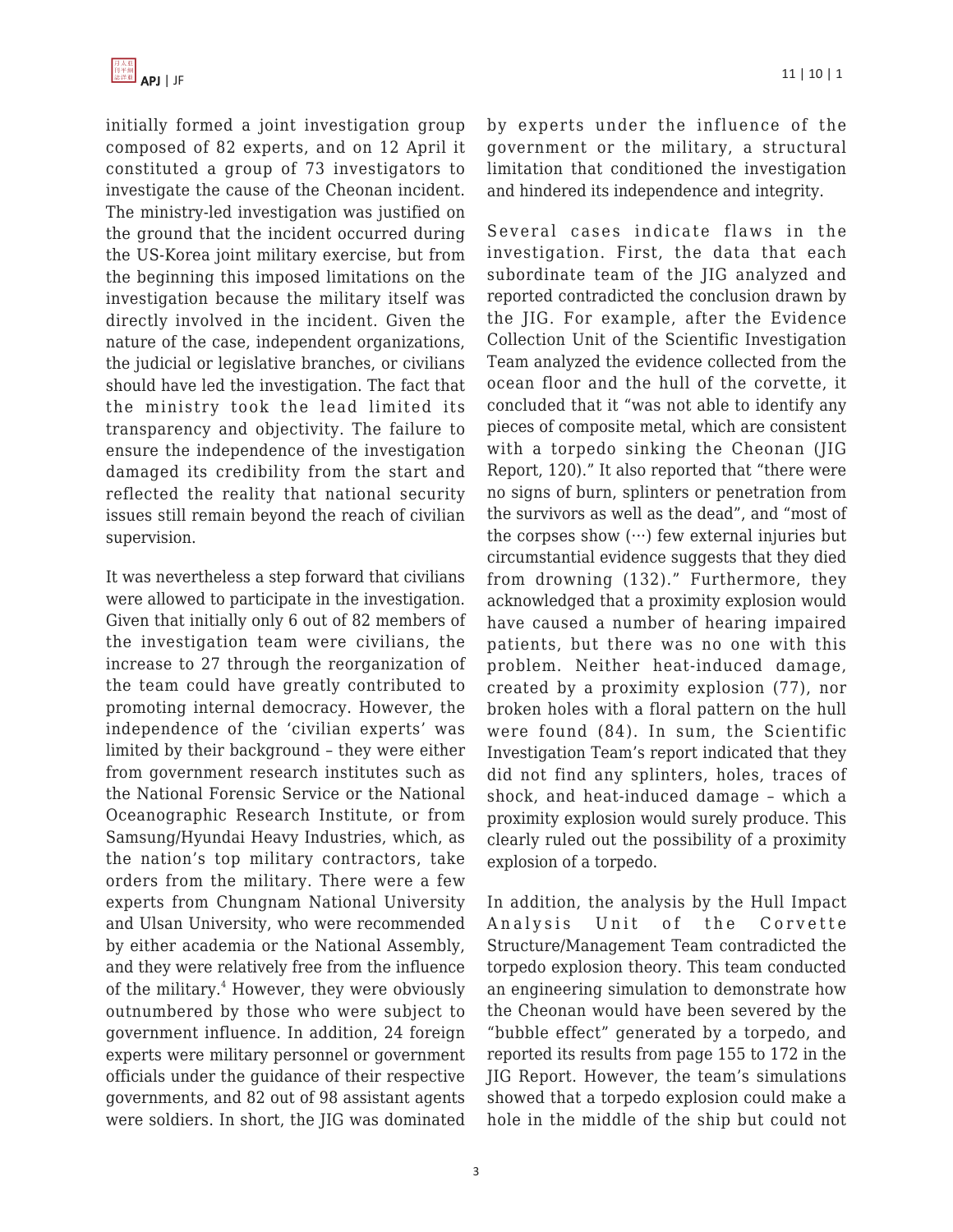

sever the Cheonan into two pieces. That is, the Hull Impact Analysis Unit proved through its own simulations that the Cheonan could not have been cut into two pieces by the bubble effect as the JIG concluded. The simulations showed that if there had been the bubble effect, the gas turbine room of the Cheonan would have been severed in the middle. But the salvaged ship revealed that the middle of the gas turbine room remained intact and only the front and rear parts were cut off. The only scientific inference that could be drawn from comparing the simulation results with the ship's damage therefore would have been that no bubble effect had impacted the Cheonan.

Even though the data provided by different teams of the JIG strongly demonstrated no involvement of a proximity explosion such as a torpedo, the report concluded that a torpedo explosion destroyed the ship. Circumstantial evidence in the JIG report suggests that the undemocratic nature of the investigation team contributed to the contradictory nature of the report.

For example, the Scientific Investigation Team found high explosive chemicals such as HMX, RDX, and TNT on the Cheonan but did not reveal their origins. The report admitted that (we) "wanted to have the National Forensic Service conduct a chemical fingerprinting through an isotope analysis, comparing explosive chemicals from the US, France, Canada, Korea and the chemical residue from the corvette so that we can identify the origins of the chemicals. But, revealing their origins was prohibited (117)." The team did not provide further details - such as who, what, how, why - related to the 'prohibition', but it implied the existence of internal and external pressures imposed on their activities and reporting.

The existence of internal pressure can be inferred from other parts of the report. The JIG report includes six pictures  $(< 6-23>$  to  $<$  6-28>), each of which shows only one side of the severed corvette, creating the illusion that the simulations resulted in the severance of the ship. To create the illusion, the simulation outcomes were cut into two pieces, and each piece was superimposed with the images of the respective part of the damaged ship. In other words, these pictures seem to have been doctored to fit the conclusion. They are significantly different from other pictures (<  $6-14$  to <  $6-22$ ) that show no signs of manipulation and that rule out the bubble effect. The difference between these two groups of pictures suggests that there might have been two groups within the JIG - one experts' group which carried out objective analysis and another which drew predetermined conclusions about the torpedo explosion – with the latter group dominating the JIG.



**A simulation result, < 6-17> above shows**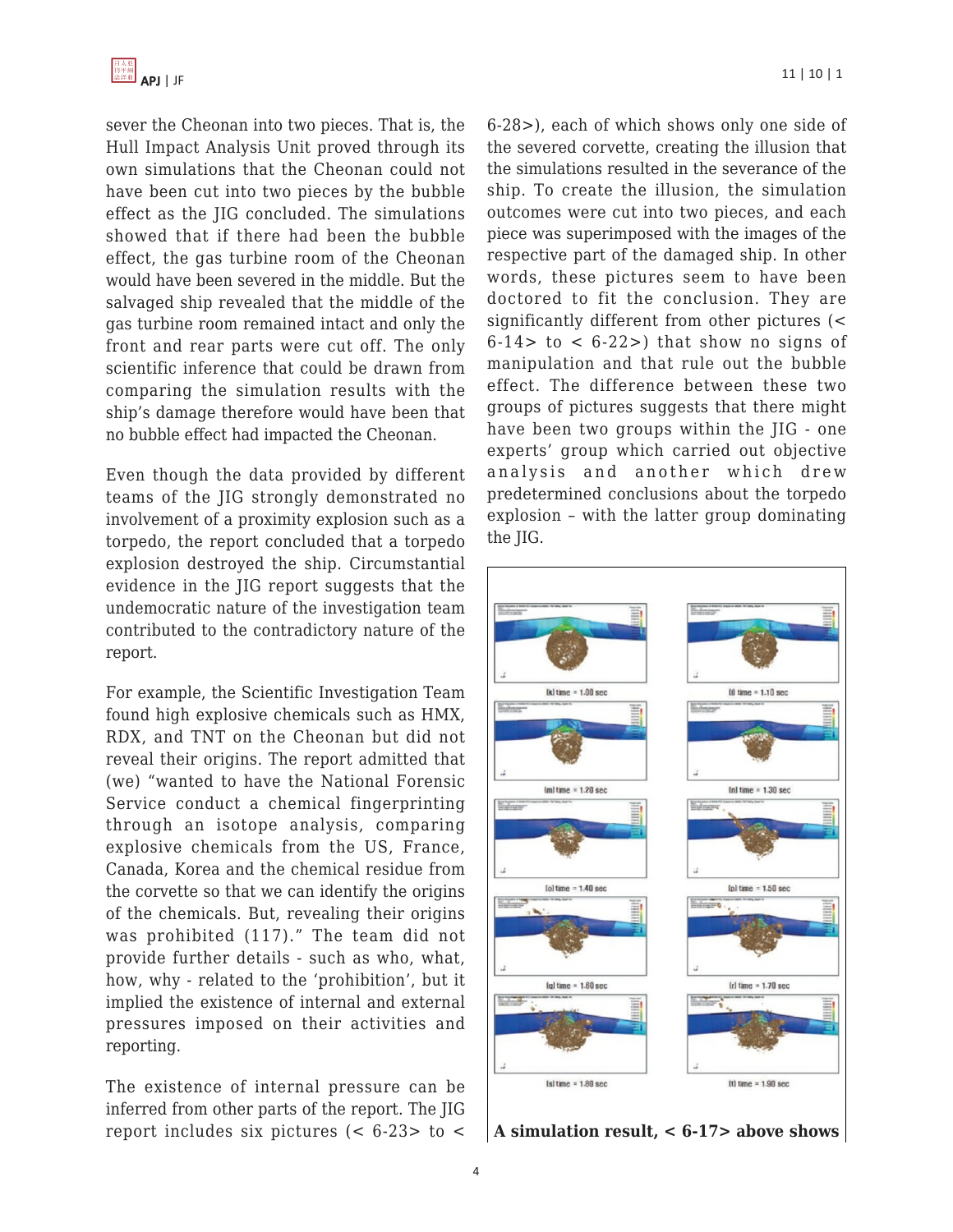**that a bubble effect, even if one had hit the ship, would not have been able to sever it in the middle.**

This suspicion becomes stronger when it comes to the analysis of the so-called "adsorbed materials." The JIG argued that the white powder lump found on the Cheonan's hull and the propeller of the torpedo was "aluminum oxide and moisture" and presented the pictures  $(< 5-11>$  to  $< 5-12>$ ) as evidence. However, while the data of the two materials were accurate, their interpretation was not. Professor Gi-young Jeong from Andong University, and Dr. Pan-seok Yang of the University of Manitoba in Canada examined the same "adsorbed materials" and their additional experiments confirmed that the materials were a type of aluminum sulfate hydrate, a substance formed naturally at a low temperature. JIG experts were aware of the scientific conclusion,<sup>5</sup> but someone in the JIG overruled the conclusion and added fabricated data from the test explosions in order to draw the conclusion that an explosion created those adsorbed materials. There was internal testimony that someone in the JIG played a leading role in forcing the interpretation that adsorbed materials resulted from the explosion.<sup>6</sup>



**Figure 6-26 and Figure 6-23, however, created the illusion that the simulation showed: the severance of the ship in the** **middle.**



In conclusion, since the Ministry of Defense took the lead in investigating the case in which it was involved, the credibility of its findings was low from the start. In addition, according to the report and internal testimony, the JIG's investigation was neither objectively nor fairly conducted due to the undemocratic character of the group. In essence, the process of the investigation on the Cheonan incident violated a core principle of democracy: civilian control of the military. It also violated the JIG's organizational integrity as the independence and internal democracy of the JIG were not ensured.

#### **2. Limits and Regress of Korea's Democracy**

While the Korean Constitution upholds the republican principle of the separation of powers and checks and balances among the legislative, executive, and judicial branches of the government, in reality so much power is concentrated in the hands of the president that there are few checks and balances from the legislative and judicial branches. Presidential authority is further enhanced by the president's position as head of his political party. Given the hierarchical structure of political parties, the president's position ensures that his policies will be supported by the party. If the party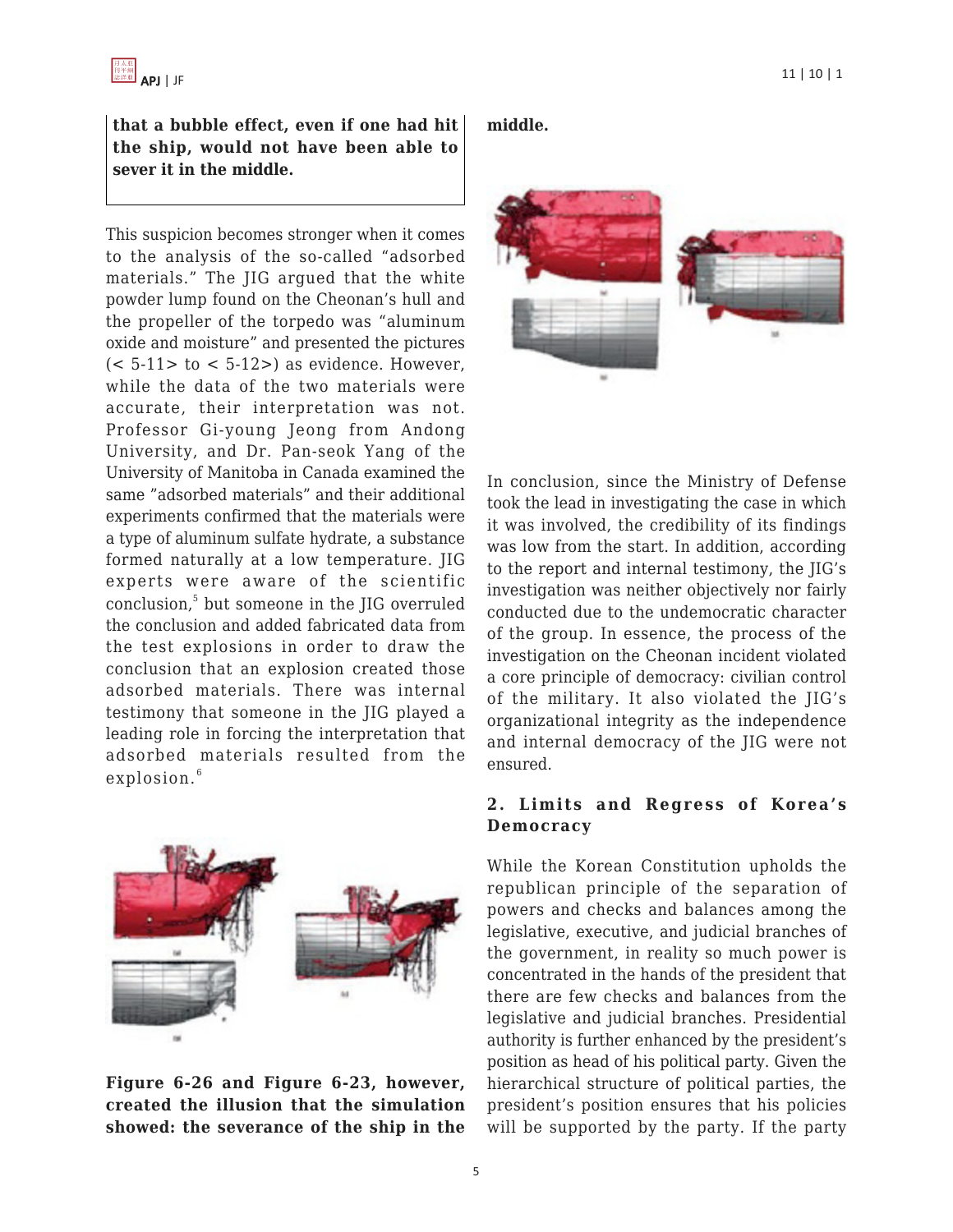

holds a majority of seats in the legislature, this all but guarantees that it serves as an instrument of the president's policy implementation rather than a constitutional body that counterbalances the chief executive. The constitutional arrangement and party structure can combine to rear their antidemocratic face when the vibrancy of democracy recedes in society. And this was precisely the outcome during the Cheonan incident. When the incident took place, the president's Grand National Party (GNP) had an overwhelming majority in the 18th National Assembly, and the parliament willingly abdicated its responsibility to keep the administration in check. Such willing acquiescence was a result of not only the political structures but also the characteristics of the issue—national security, as this section shows.

From the beginning of the incident, the National Assembly was entirely excluded from fact-finding efforts or formulating responses. As Chung-in Moon pointed out, "from the perspective of the trias politica principle, the announcement of the administration only covers half the truth."<sup>7</sup> Given that it was a crucial security issue and numerous suspicions arose surrounding the incident, the National Assembly should have taken responsibility to thoroughly investigate the incident, a responsibility that was all the more important because the incident involved the Ministry of National Defense, an executive body. Only an investigation by an independent body could ensure a degree of objectivity and neutrality, and it had to be the National Assembly. Its exclusion from the investigation process was a violation of the democratic and constitutional principle of the trias politica.

This is not to argue that the legislature did nothing. It did attempt to investigate, but its efforts were too feeble to produce any meaningful outcome. On 28 April 2010, the National Assembly passed a bill to form a

Special Committee on the Sinking of the Cheonan, but that was its only tangible achievement. The committee failed to carry out any serious investigation – except for its reexamination of the so-called "adsorbed materials" – due to obfuscations by the GNP and the administration. Although the bill was passed on 28 April, the first meeting of the Committee was not held until 24 May because the GNP delayed submitting the list of members on the committee. Since the bill allowed operation of the committee only until 27 June, the GNP's delay in effect left only a month. During that time, four official meetings were held, two of which were adjourned without any action because the GNP and the Ministry of Defense were absent on 26 and 28 May. As a result, the Committee composed of 20 lawmakers held only two meetings on May 24 and on June 11 before it was disbanded. Holding the two meetings was the only contribution that the National Assembly made to investigate the cause of the incident that involved the sinking of the corvette, the death of 46 soldiers, and the 5.24 measure that froze inter-Korean relations.<sup>8</sup>

It is not exceptional that the administration holds a dominant place in a security-related matter, but it is less common in other democratic countries that the legislature becomes so powerless. For instance, the bipartisan Church Committee formed by the US Senate investigated for two years in 1975 and 1976 intelligence gathering by the Central Intelligence Agency (CIA) and the Federal Bureau of Investigation (FBI). While there have been many critics of the committee, it nonetheless released 14 reports and made recommendations to redress misconduct. Another case was that in 1989 when the Iowa turret explosion occurred, resulting in the death of 47 crewmen, the US Congress held hearings to inquire into the Navy's investigation and had its General Accounting Office (GAO) review the results of the investigation into the explosions. In the wake of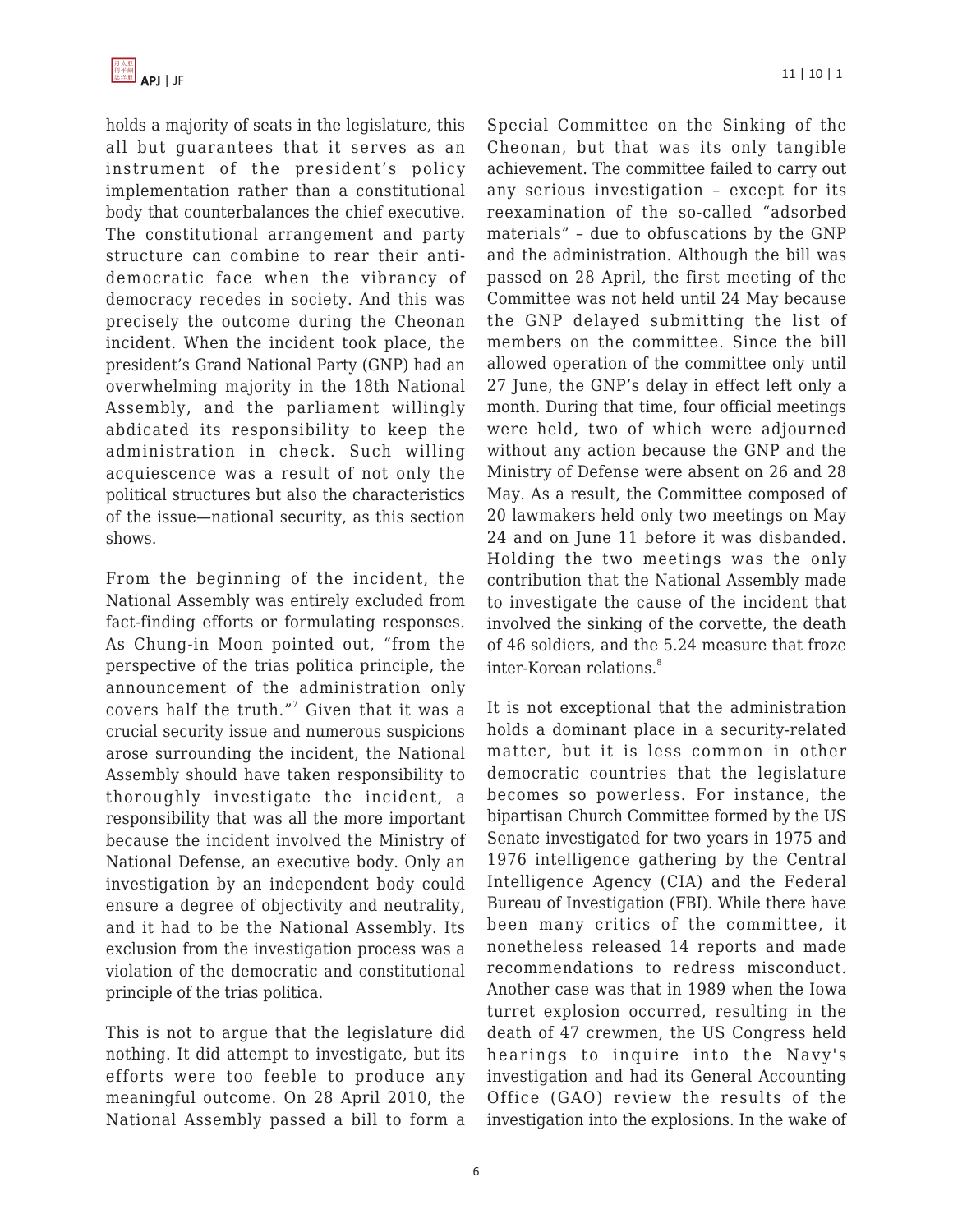the September 11 attacks, the US created the bipartisan 9/11 Commission and for two years it investigated why the attacks could not be prevented. While these cases have received many criticisms, their activities bring into relief the paltry record of Korea's National Assembly.

In contrast, there is no case in Korea in which any security issue, particularly an issue related to North Korea, has been investigated independently by the National Assembly. This can be explained by the structural problem of the government bodies and modern history. However, given that both factors can be attributed to the division between North and South within the Korean Peninsula, the issue of the division of the country is a structural constraint that severely restricts democracy.<sup>9</sup>

Under Korea's presidential system, the President is entitled to submit a legislative bill, declare a national emergency, propose to amend the Constitution, hold a referendum, appoint the president and other judges of the Constitutional Court as well as the Chief Justice and Justices of the Supreme Court, and grant a general amnesty. That is, the President exercises "super-power", which transcends that of the legislative and judicial branches.<sup>10</sup> In addition, as a minister can hold a concurrent position as a lawmaker, the current structure does not ensure systematic and actual checks and balances between the executive and legislative branches. The outcome is also interlinked with the emergence of the Third Republic, the Yushin Constituton, and the Fifth Republic. However, the division of the country was a structural factor. That is, the gradual strengthening of the presidential system was justified on the ground that it was necessary for social stabilization and national security given confrontation between North and South Korea.

The independence of the legislature has been encroached upon since the Constitutional Assembly was formed in 1948. Although the Assembly enacted a Law for the Punishment of Anti-National Activities on 22 September 1948 to punish those who had collaborated with during Japanese colonial rule, it could not investigate, much less punish, such "antinational activities". The administration, within which former Japanese collaborators occupied many important posts, opposed the legislature's initiative and interrupted the process; and outside the government some former collaborators threatened and assassinated members of the Special Investigation Committee for Anti-national Activities. The Committee was dealt a fatal blow by the "National Assembly Fraction Case," and in effect stopped functioning. The case in which many lawmakers were charged with being agents of the Workers Party of South Korea resulted in the imprisonment of 13 lawmakers, even though there were neither witnesses nor objective evidence.<sup>11</sup> The case left permanent trauma on lawmakers who challenged the administration. That is, it could be dangerous, even life-threatening, to be associated with a leftist organization. Later, the National Assembly attempted to investigate massacres of civilians committed by the military during the Korean War – again in vain.<sup>12</sup>

After those events took place, the National Assembly became weaker and less interested in checks and balances so that the executive as the president gained more power during the Yushin and the Fifth Republic. Because of history and structural weakness, the legislative body has developed a distaste to confront the executive on issues related to national security or North Korea. It may even have internalized self-censorship when it comes to these issues for fear of political liability or legal troubles. This may go a long way toward explaining why the National Assembly was so passive on the Cheonan incident, remaining dependent on the government.

More than a year after the Cheonan incident, the National Assembly became a scene of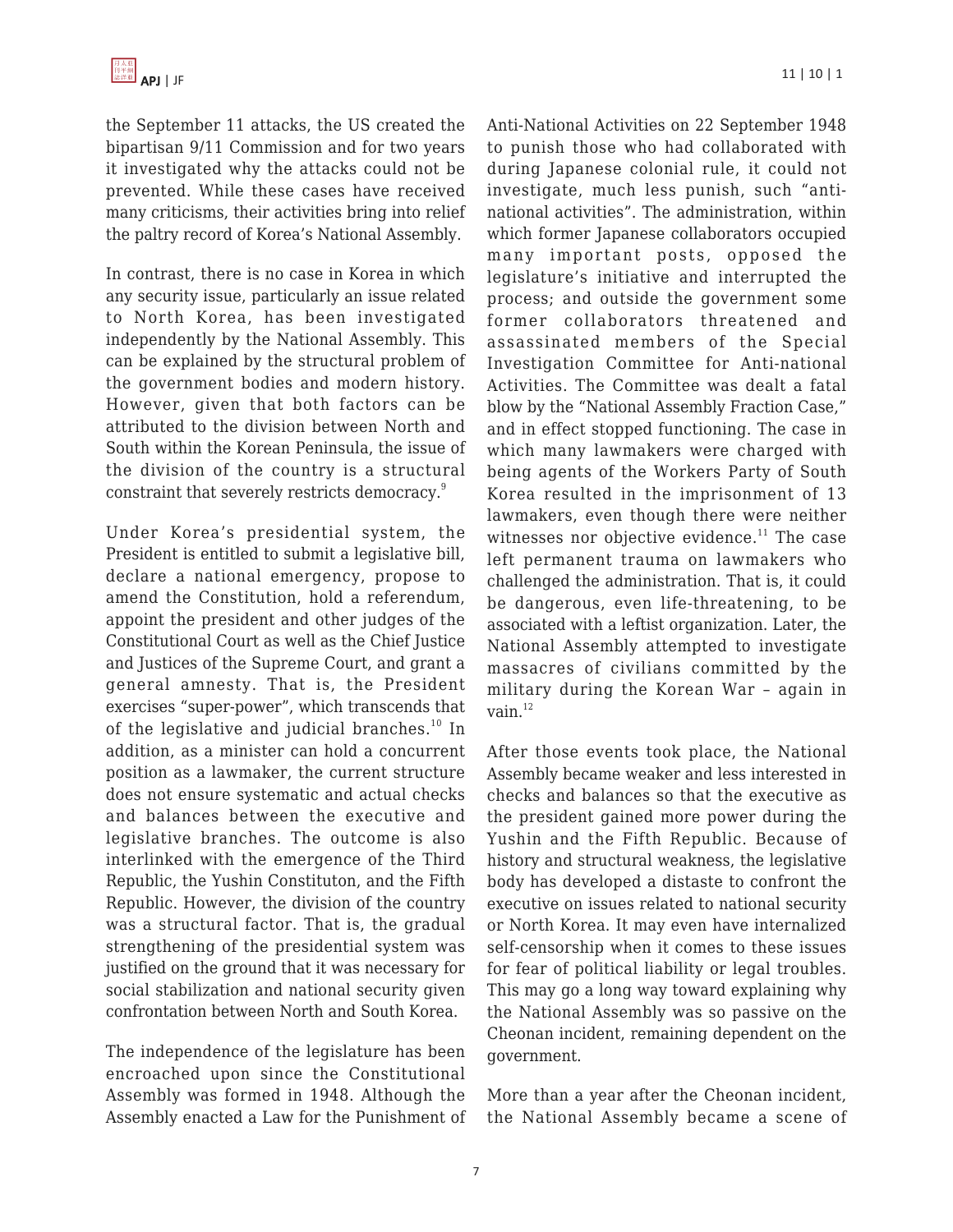heated exchange during a confirmation hearing, a development that testified not only to the still explosive nature of the incident but also the decline of legislative independence. When a hearing was held on 28 June 2011 to confirm the appointment of Cho Yong-hwan as Constitutional Court justice, Cho, when asked about the incident, gave a politically correct answer: "It is highly possible that North Korea did it." When Rep. Sun-yeong Park (Advancement Unification Party) further inquired, "You mean you are not sure that it was North Korea?" however, he crossed the red line. He answered "I accept the government's explanation but since I did not witness it in person it is not appropriate to use the word 'sure'."<sup>13</sup> Not only did that answer cost him his job, it also became the ground on which the National Assembly rejected a constitutional court judge appointment for the first time in its history. It was an unfortunate development for Korea's democracy. Until the incident, the National Assembly had been slowly and carefully reclaiming its independence by taking measures to investigate past wrongs committed by the executive branch. For example, on 5.18, it held a hearing on the Gwang-ju Uprising that paved the road to the later imprisonment of former presidents Chun Doo-Hwan and Roh Tae-Woo, and created the Truth and Reconciliation Commission that investigated civilian massacres and other wrong doings committed by the military and police during the Korean War. Now such progress seems in jeopardy or even in retreat as the National Assembly upheld the administration's problematic claim as the absolute truth against which no shadow of doubt could be cast.

Such regression of democracy was also found in the relationship between the government and citizens. In the wake of the Cheonan incident, the government released contradictory information regarding the time, the location, and the cause of the sinking without reliable evidence or firm confirmation, and thus discredited itself. Hence it was natural that the press and citizens raised many questions about the incident and the government's accounts. However, not only did the government refuse to provide reasonable responses and to communicate with critics, it also tried to use its authority to intimidate them into silence. $^{14}$  In order to prevent any attempt to raise suspicions, the government used legal measures such as a libel suit in one case and utilized surveillance and pressure in another.<sup>15</sup> As a result, "the government has failed in its central task to unite the nation"<sup>16</sup> when such leadership was sorely needed. Instead it relied on repressive measures to restrict freedom of expression and conscience.

In May 2012 President Lee Myung-bak on radio referred to the citizens who raised suspicions about the Cheonan incident as "a pro-North Korean group inside the South who repeat the argument of (North Korea)." Such statements showed that the government lacked understanding of democratic principle or at least was willing to sacrifice it for political gain. However, it is also a legal reality that if people "literally repeated the argument" of North Korea, it would constitute a violation of the National Security Law, potentially resulting in a prison term. While some right-wing groups charged some of those who questioned the JIG for violating the law, however, the Supreme Prosecutors' Office dismissed all those accusations in relation to the Cheonan incident. Yet the president as the head of the administration ignored the decision by the prosecutors and publicly accused those citizens of being "pro-North Korea," an act that bent the rule of law and compromised the principle of the presumption of innocence. Furthermore, under the circumstance in which the judicial branch did not render any verdict on charges based on the National Security Law (because no case was brought to the court), the president's accusation of critiques as 'pro-North Korea' was a serious encroachment of the democratic principle of the separation of powers.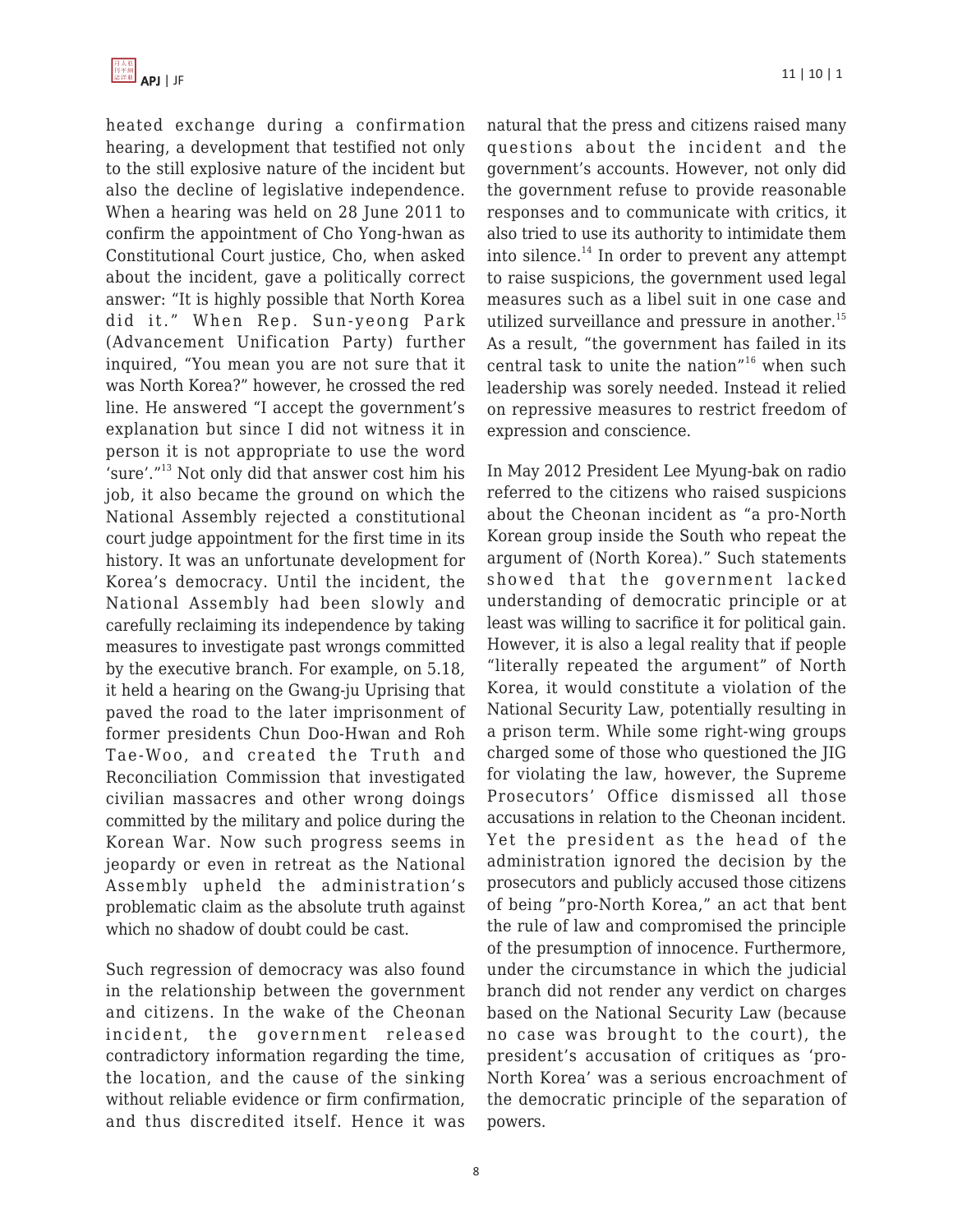### **3. Civil Society Resilience and Democratic Space**

As discussed above, the Cheonan incident shows the regression and limitations of Korean democracy, but also elements of progress. The government sought to heighten tensions between North and South Korea and to create a security political situation, but failed to gain the intended results. Civil society and some media raised suspicions and disputed the government's explanation. Despite government efforts to repress such voices, a large number of citizens remained skeptical of the government's argument. That is, the incident ironically had the effect of demonstrating the maturity of democracy in Korea.

On 20 May 2010, the JIG released a report accusing North Korea of sinking the Cheonan corvette. Four days later President Lee Myungbak issued a statement that condemned North Korea's military provocation. In addition, the government linked the issue directly to a security agenda by emphasizing the importance of the military in a series of fund-raising events for victims of the incident. Previously, such government efforts had led people to accept its argument as fact. Even when suspicions arose, there were few organizations that could dispute the government's stance with substantive information. And, if so, they were incapable of communicating effectively with the public.

However, this time it was different. NGOs such as the PSPD raised crucial questions revealing weaknesses in the government's argument. The PSPD, for the first time among NGOs, issued an official statement criticizing the Ministry of Defense for being too secretive about its investigation and continued to examine problems in the government's response to the incident. They pointed out that the government was not even able to figure out the exact time of the sinking and also questioned claims of an underwater bubble-jet-explosion, whether North Korea had launched a torpedo attack,

and the very existence of Yono class submarines in North Korea and their infiltration. They organized multiple debates to draw public attention. The organization submitted a request for disclosure of Cheonanrelated information along with Lawyers for a Democratic Society, and when the request was denied, they filed administrative litigation to reverse the decision on behalf of 1160 citizens. Furthermore, when the international community solely relied on the Korean government's announcements for its understanding of the incident, the PSPD sent a letter to members of the UN Security Council raising questions pertaining to the governmentled investigation.<sup>17</sup> For its part, the government was prudent in its approach toward the PSPD. Given the importance of the matter, the government chose not to be overtly repressive toward the organization. This absence of overt repression illustrates that a political space for NGOs has expanded in the past three decades.

The development of the political capacity of NGOs such as the PSPD is closely related to the freedom and influence of press. It is obvious that for NGOs to effectively deliver their messages to the public, a strong independent press is crucial. In addressing the Cheonan incident, the conservative press advanced the torpedo theory even before the government, but some others exercised a significant level of independence from government pressures. For example, an investigative TV show called "Investigation--60 Minutes" of the Korean Broadcasting System (KBS) broadcast the findings of its own experiment and analysis that had failed to discover oxide, which is a natural byproduct of a torpedo explosion. Pressian, a respected online press, also played a significant role in raising questions about the government's conclusion by introducing numerous in-depth analyses by civilian scientists. By presenting different views of scientists based on evidence, Pressian helped readers to learn about out the unscientific nature of the government's argument. They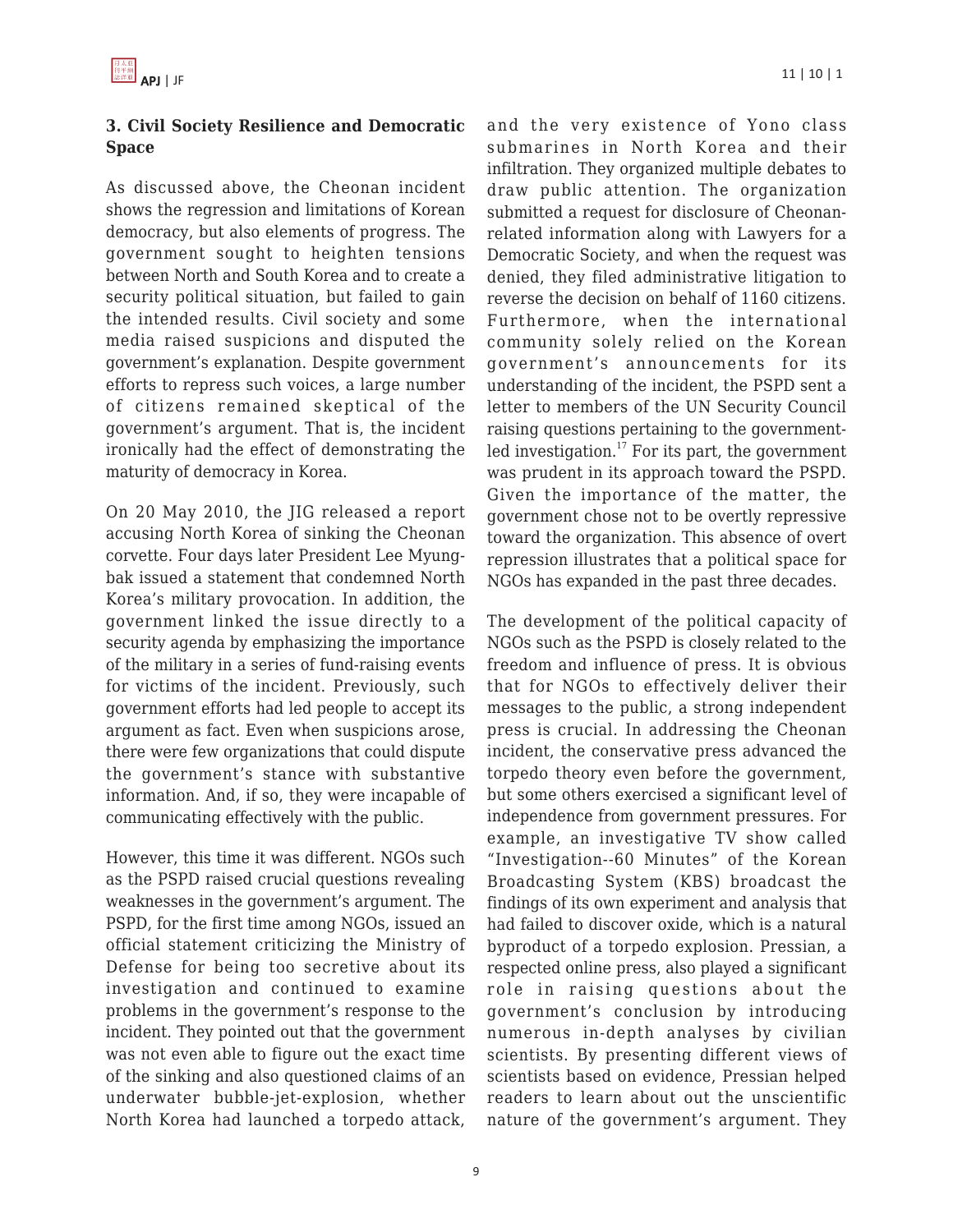provided clear and comprehensible explanations on such abstruse issues as adsorbed materials and the nature of a torpedo explosion so that the public could understand and even raise questions concerning the government's stance. In addition, Hangyore 21, a weekly magazine, and "News Desk", a major TV news show, of the Munhwa Broadcasting Corporation (MBC) critically examined the government's announcements and raised suspicions among the public. These efforts by the mass media were particularly valuable given the pressures from the government. In the case of "Investigation—60 Minutes," progovernment high-ranking officials directly and indirectly intervened in the production of the program<sup>18</sup> and at one point it was even unclear whether the completed program could be broadcast.<sup>19</sup> Moreover, after the program was aired, the Broadcasting and Communications Commission issued a warning to the producer and staff about broadcasting "unconfirmed contents".<sup>20</sup>

Another important element was the advance of citizen consciousness. Despite various government efforts, citizens were not swayed by the security political situation as much as the government wished. According to a poll on the credibility of the government's announcement explaining the Cheonan incident in 2010 when the sinking took place, only 32.4% of respondents answered either "fully trust" or "somewhat trust". On the other hand, 35.8% answered "do not trust at all" or "somewhat do not trust". It is noteworthy that the trend remained the same in 2011 (33.6% vs.  $35.1\%$ ).<sup>21</sup> The 2011 poll was taken around the time of the Yonpyeong incident, when North Korean shelling of the island caused casualties. Therefore, a worried public was in a situation in which it could have been highly susceptible to the government's argument that North Korea was to blame not only for the Yonpyeong incident but also for the Cheonan incident. However, citizens remained surprisingly suspicious of government explanations of the Cheonan incident.

Public doubt over the government's explanation of the Cheonan incident surprisingly contributed to a crushing defeat of the majority party, the Grand National Party (GNP) in the provincial election in June 2010. The security politics based on fear of the North Korean threat not only failed to help the GNP to win the elections but adversely impacted the party. $22$  A majority of people (69.3%) believed that the government's apparently clumsy explanations of the Cheonan incident was politically motivated. Almost half of the supportsof the majority party (41.2%) as well an overwhelming majority of supporters of the Democratic Party (90.3%) shared such a suspicion. Moreover, the public paid less attention to the incident than the government and the GNP might have hoped. Less than half the supporters of each party (40.1% and 48.2% respectively) report taking the incident into consideration when voting. In addition, 70% of voters did not change their support for a candidate due to the incident, and those who did change their support from the majority party to an opposition party (12.7%) were overwhelmingly more numerous than those who changed support from an opposition party to the majority party (2.4%). In other words, the Cheonan incident did not create the political diversion often called the "North Wind" in South Korea but resulted rather in a 'reverse wind', signaling that Korean democracy has greatly progressed.

## **4. Remaining issues and the prospects for Korean democracy**

Nevertheless, the Cheonan incident reflects both the limitations and the potential of Korean democracy. On one hand, the government's investigation was marred by its manipulation of power, revealing the shortcomings of Korean democracy. On the other hand, the government failed to control the public, testifying to the growth of civil society including independence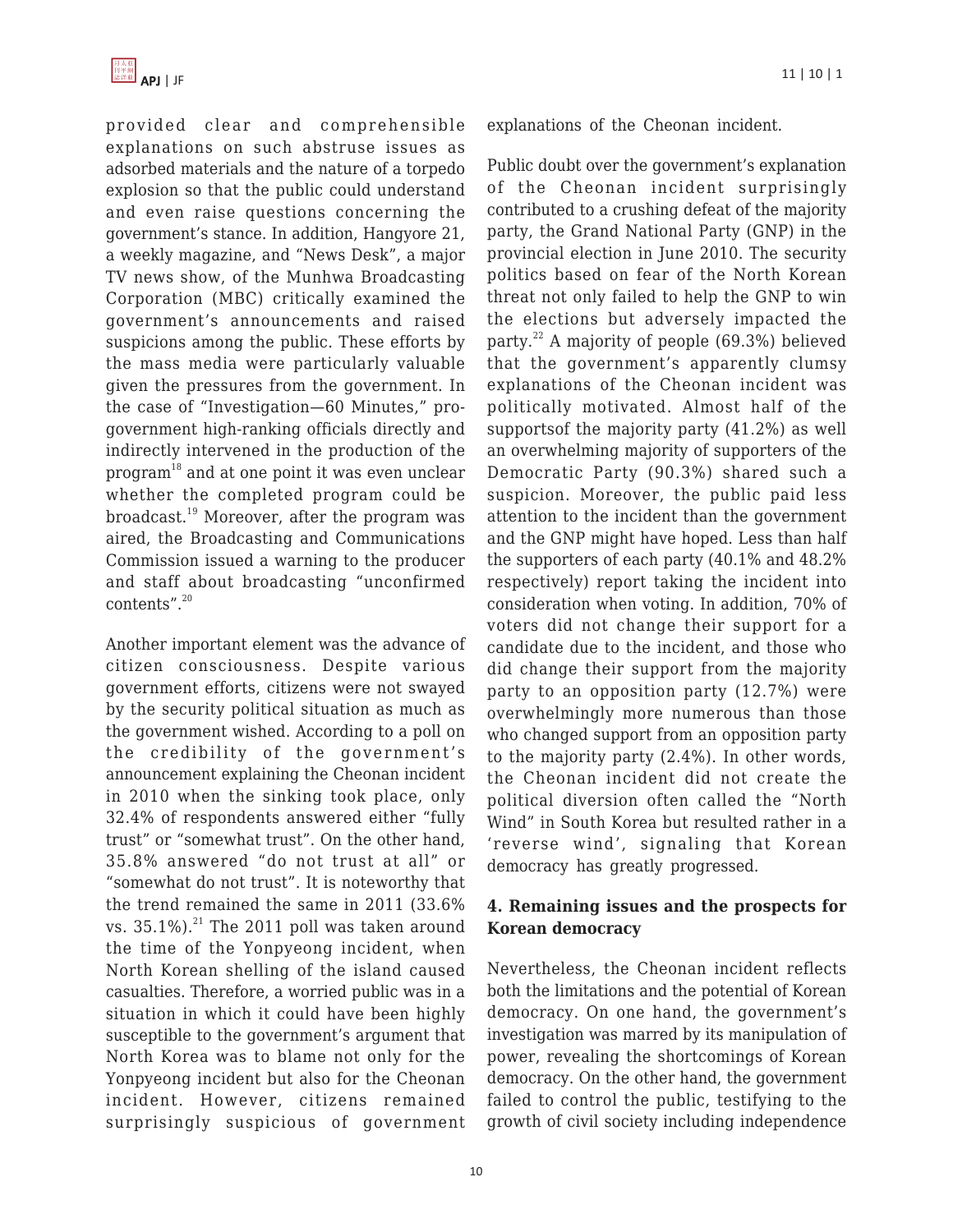in some sectors of the media. Should further political development in South Korea result in addressing the sources of doubt over the incident, it would mark a a major step for Korean democracy to expand into the security sector. It would also involve a step toward overcoming the legacies of hot and Cold War on the Korean Peninsula. But for the moment, the Cheonan incident helps identify the urgent task confronting the political leaders of South Korea: the easing of tensions between North and South Korea. Why? Here are three reasons.

First, the inter-Korean confrontation is the cause of tension in the regional politics of Northeast Asia, which, in turn, takes political space away from civil society and undermines democracy. For example, amid rising tensions in a series of crises such as the Cheonan incident and the Yeonpyeong Island incident, the US government dispatched the aircraft carrier George Washington off the Yellow Sea near Korea in late 2010. North Korea and China regarded this naval maneuver as a threat to their national security and raised their alert levels. Meanwhile, some Japanese citizens abandoned the campaign opposing the expansion of a US Marine base on Okinawa. At the same time, the return to power of the LDP under Abe Shinzo, has given impetus to the move to revise the Peace Constitution within Japanese politics. Such tensions in regional security impose structural pressures on South Korean democracy.

Second, inter-Korean tension has the effect of strengthening the rationale for the National Security Laws and providing a pretext for their implementation. As long as there is a law which punishes people's fundamental freedom – freedom of thought and consciousness – as the security laws do, Korean democracy is not only incomplete but also carries the danger of regression in the event that security issues arise. For example, in January 2012, photographer Park Jung-geun was detained on charges of violating the security laws . The charges against Mr. Park were highly controversial. The government denounced him for retweeting the tweets 'Uriminzokkiri,' a twitter account run by the North Korean government even though he claimed that he retweeted them in order to mock the North Korean regime. It is impossible to expect a healthy democracy to flourish on a legal foundation where freedom of expression can be repressed simply because North Korea is involved as the security laws dictate

Third, inter-Korean tensions impede not only freedom of individuals but also debates and development of consciousness in society as a whole. It is easy to find cases in which inter-Korean tensions suppress freedom of social consciousness. In South Korea, people do not use the word tongmu, which means friends. Even though the word was once popularly used, since North Korean communists began to use it to address each other it became taboo in South Korea. People also demonstrate overly negative and emotional reactions to anyone or anything associated with communism or socialism. In fact, as we know, all capitalist societies have adopted and adapted such elements of socialistor communist-inspired programs as social security and other welfare programs. South Korea is no exception. Yet, South Korean society's allergic reactions have impeded systematic studies of theoretical and substantive contributions of such systems and prevented open debates. It is timely to consider the political outlook of South Korean politics following the inauguration of Park Geun-Hye as president in February, 2013. Ms. Park's remarks thus far suggest that she may lack the needed understanding or the willingness to open a full and genuine investigation of the incident. Right after the incident she commented that there were many aspects of the episode that people could not understand and the government and military must leave no room for doubt.<sup>23</sup> However, her flexibility quickly evaporated as the government issued its formal report on the incident in which it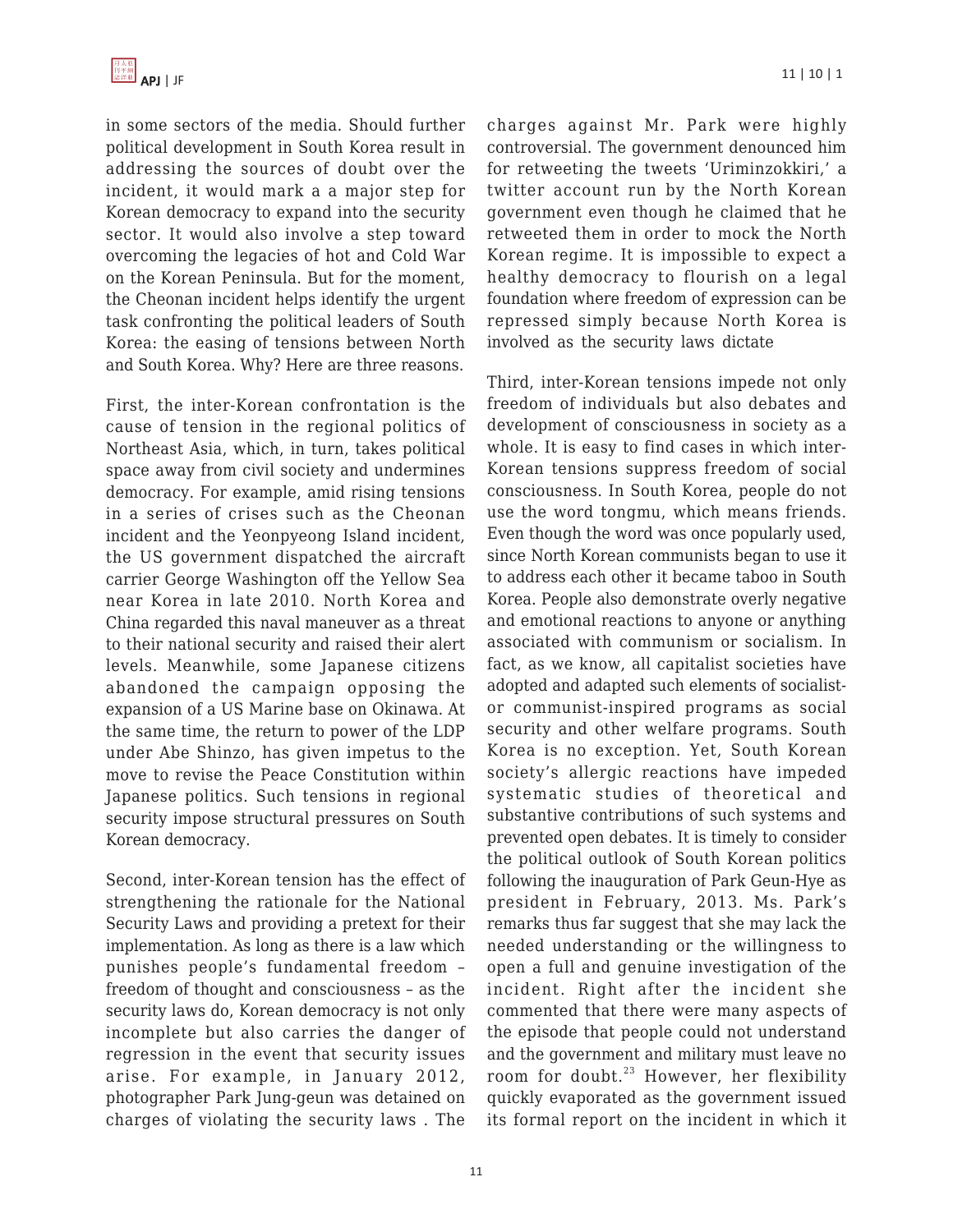

identified a North Korean torpedo attack as the cause of the sinking. She supported president Lee Myung-bak's decision to terminate all exchanges with the North, including humanitarian aid although excluding those with the Kaesung Industrial Complex.<sup>24</sup> Unlike President Lee, who extinguished all possibility of talks between North and South, President Park opened the possibility of conversations, but on one condition: an apology from North. $^{25}$ Especially after the Yonpyeong incident, her approach toward the North hardened.

As Congressional elections and the Presidential election of 2012 approached, she began to put more weight on deterrence and retaliation than on conversation with North, even while recognizing the latter as a necessity.<sup>26</sup> For example, she recognized the need of peace and stability in the Korean Peninsula and called for the establishment of a liaison office for inter-Korean cooperation, support for international investment in the North, and South Korean investment in special economic zones in Najin and Sunbong.<sup>27</sup> However, her suggested policies for better ties with the North seem bound by a desire to appeal to her conservative supporters. Ms. Park, for example, strongly condemned the call for reinvestigation of the sink of the Cheonan, rejecting the critiques of the government. In the larger picture of inter-Korean relationships, she has refused to discuss with the North the Western sea border, the Northern Limit Line, even though disputes over the line have resulted in repeated clashes and occasional casualties on both sides. All in all, her potentially productive approach to the North seems limited by an inability to address the security issues without which any progress will be hard to gain or maintain. The lack of discussion of security issues has already heightened tension in the area. Without any security guarantees from the US and its allies in Northeast Asia, North Korea continues to develop nuclear weapons and intercontinental ballistic missiles. This puts heavier pressure on Park not to yield to the North and strengthens the voice of conservatives in South Korea.

This article has examined the limitations and prospects of Korean democracy in light of the Cheonan incident. Democracy is not a purely domestic issue. Korean democracy is not complete and can be jeopardized by the lack of political stabilization and economic development in North Korea, by North Korean isolation in the international community, and by the failure to ease tensions in Northeast Asia. It is possible that a new socio-political paradigm will appears as a new president takes office. However, any social and political development will be incomplete and limited without easing tensions between North and South Korea.

\* This is a translated and revised version of Sǒ Chaejǒng Nam T'aehyǒn, "Ch'ǒnanham sagǒni poyǒjun han'guk minjujuǔiǔi hyǒnjaewa mirae," Ch'angjakkwa pip'yǒng No. 157 (Fall 2012). We gratefully acknowledge Narae Lee's assistance in translation.

**Recommended citation**: Jae-Jung Suh & Taehyun Nam, "Rethinking the Prospects for Korean Democracy in Light of the Sinking of the Cheonan and North-South Conflict," The Asia-Pacific Journal, Vol 11, Issue 10, No. 1, March 11, 2012."

**Jae-Jung Suh** is Associate Professor at the Paul H. Nitze School of Advanced International Studies (SAIS), Johns Hopkins University in Washington, DC and an Asia-Pacific Journal associate. He is the author of [Power, Interest](http://amzn.com/1403979286/?tag=theasipacjo0b-20) [and Identity in Military Alliances](http://amzn.com/1403979286/?tag=theasipacjo0b-20). He may be reached at [jsuh8@jhu.edu](https://apjjf.org/mailto:jsuh8@jhu.edu).

**Taehyun Nam** is an Associate Professor of Political Science at Salisbury University in Salisbury, MD, USA. His research focuses on mobilization and domestic conflicts. With Robinson Leonard he is the author of [Introduction to Politics.](http://amzn.com/0757597173/?tag=theasipacjo0b-20) His email address is [txnam@salisbury.edu](https://apjjf.org/mailto:txnam@salisbury.edu)

#### **Notes**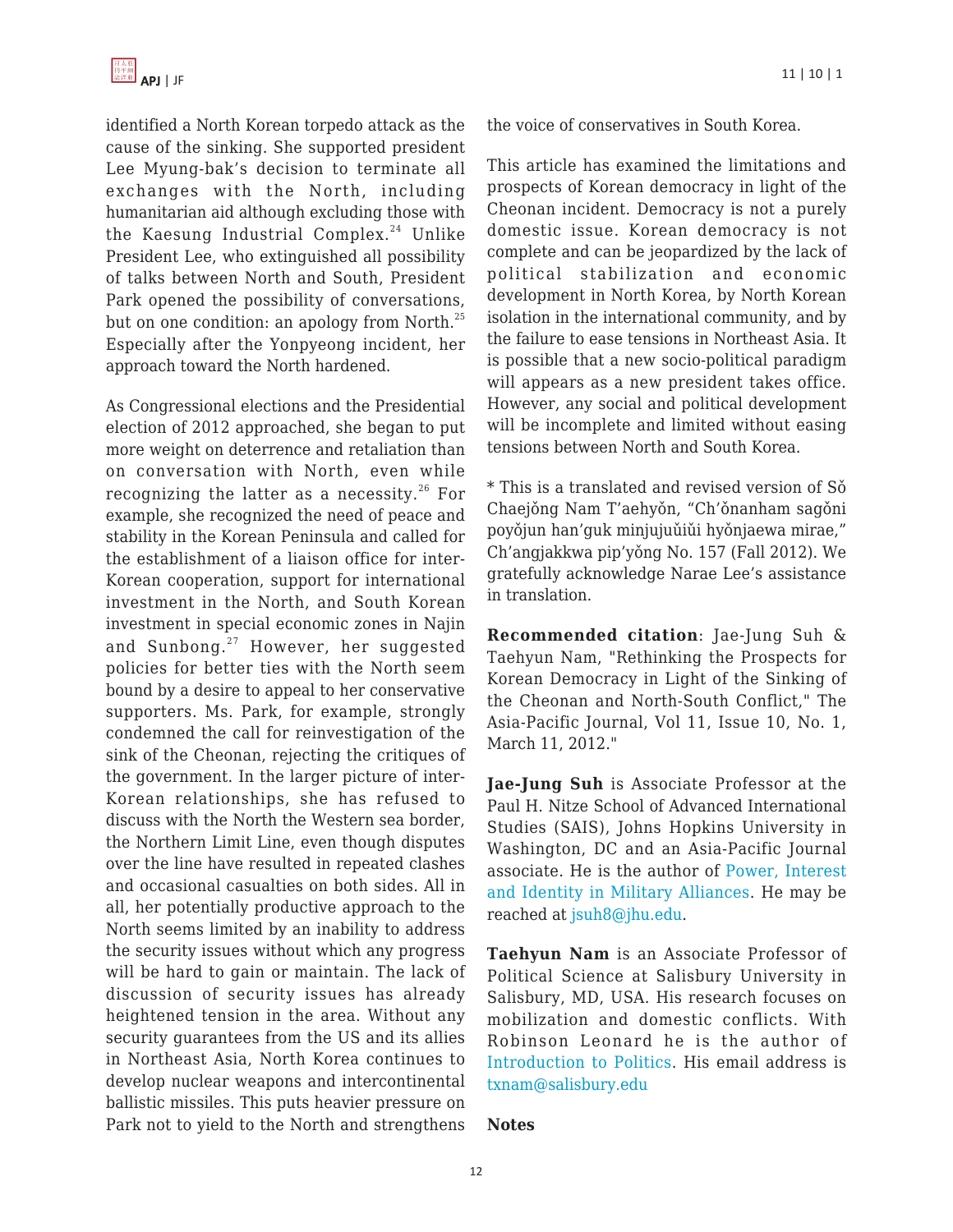<sup>1</sup> Paik, Nak-chung. 2011. The Division System in Crisis: Essays on Contemporary Korea. Berkeley, Los Angeles, London: University of California Press.

2 Kang Wǒnt'aek, "Ch'agidaesǒn'gwa taebukchǒngch'aek [Next Presidential Election and Policies toward the North]," 2011 T'ongilǔisikchosapalp'yo, Institute for Peace and Unification, Seoul National University, 2011, p. 104.

3 Seunghun Lee and J.J. Suh, "Rush to Judgment: Inconsistencies in South Korea's Cheonan Report," The Asia-Pacific Journal, 28-1-10, July 12, 2010.

4 Ministry of National Defense. The Joint Investigation Report on the Attack against ROK Ship Cheonan. Seoul: Ministry of National Defense of the Republic of Korea, 2010, 38-42 [in Korean]. This is referred to as the JIG Report hereafter.

<sup>5</sup> "Ŭimunǔi ch'ǒnanham, nonjaengǔn kkǔnnana? [Questionable Cheonan, is the debate over?]," Ch'ujǒk60pun [60 Minutes of Investigation], KBS, November 17, 2010.

 $^{\rm 6}$  Hwang Junho, "Sǒjaejǒng Isǔnghǒn, 'Ch'ǒnanham habjodane chojak chudohan inmul itta' [Suh, Jae-Jung & Lee Seunghun, 'Someone led the JIG's fabrication']," P'ǔresian, April 3, 2012.

 $^7$  Hwang Pangyǒl, I Kyǒngt'ae, Kwǒn Usǒng, 'Mun chǒngin kyosu intǒbyu 2 'puk, kimjǒngil yugo ttae kukpangui ch'ejero umjikilkǒt'," Omainyusǔ, June 14, 2010.

8 Kukhoisamuch'ǒ [National Assembly Management], Che290-291hoikukhoi(imsihoi), "Ch'onanham ch'mmolsagǒn chinsangjosa tůkpyŏlwiwonhoi hoiůirok," vol 1-4, May 24-June 25, 2010.

<sup>9</sup> Paik, Nak-chung. 2011. The Division System in Crisis: Essays on Contemporary Korea..

<sup>10</sup> Chǒng Chonguk, "Hankuk taet'ongryǒngjeǔi sǒnggongǔl silhyǒnhagi uihan unyǒng model," Sǒuldaehakkyo pǒphak 43:3, 266.

<sup>11</sup> Pak Wǒnsun, "Kukhoi p'ǔrakch'I sagǒn, sasilin'ga [National Assembly Fraction Case, is it true?]," Yǒksabip'yǒng, fall 1989, 228.

 $12$  Chǒn Kapsaeng, "1960nyǒn kukhoi 'yangminhaksalsagǒnjosat'ǔkpyǒlwiwǒnhoi' charyo [Materials on 1960 National Assembly Special Committee to Investigate the Massacres of Civilians]," Chenosaidǔyǒn'gu 1 (February 2007), 253.

<sup>13</sup> Kang Pyǒnghan, "Ihan'gu, 'idonghǔp in'gyǒksalin, tosaljangch'ǒngmunhoi' saenuriǔi makmal todun," Kyǒngyang sinmun, January 22, 2013.

<sup>14</sup> When the KBS 9 O'clock News reported on April 7, 2010 that Warrant Officer Han Juho died near a "third buoy," the Ministry of National Defense immediately denied the report and demanded that KBS correct and remove the report from the website, which it did. Navy Headquarters filed a media mediation request against 8 newspapers, and Korea Communications Commission handed down a heavy penalty to the KBS's Ch'ujǒk60pun [Investigation-60 Minutes] for its program on the Cheonan.

<sup>15</sup> The Minister of National Defense accused Pak Sǒnwǒn of spreading false information, the Joint Chiefs of Staff Representative I Chǒnghui of libel, and the Navy's Sin Sangch'ǒl of a violation of the law on electricity and communication. The police arrested a college student who was distributing flyers raising questions. Conservative groups such as Right Korea, Association of Families of Kidnapped Persons, and Association of Bereaved Families of 6-25 filed a National Security Law violation suit against Kim Yongok, and a violation of the law on electricity and communication suit against 12 bloggers who raised questions on the internet. Right Korea and Agent Orange